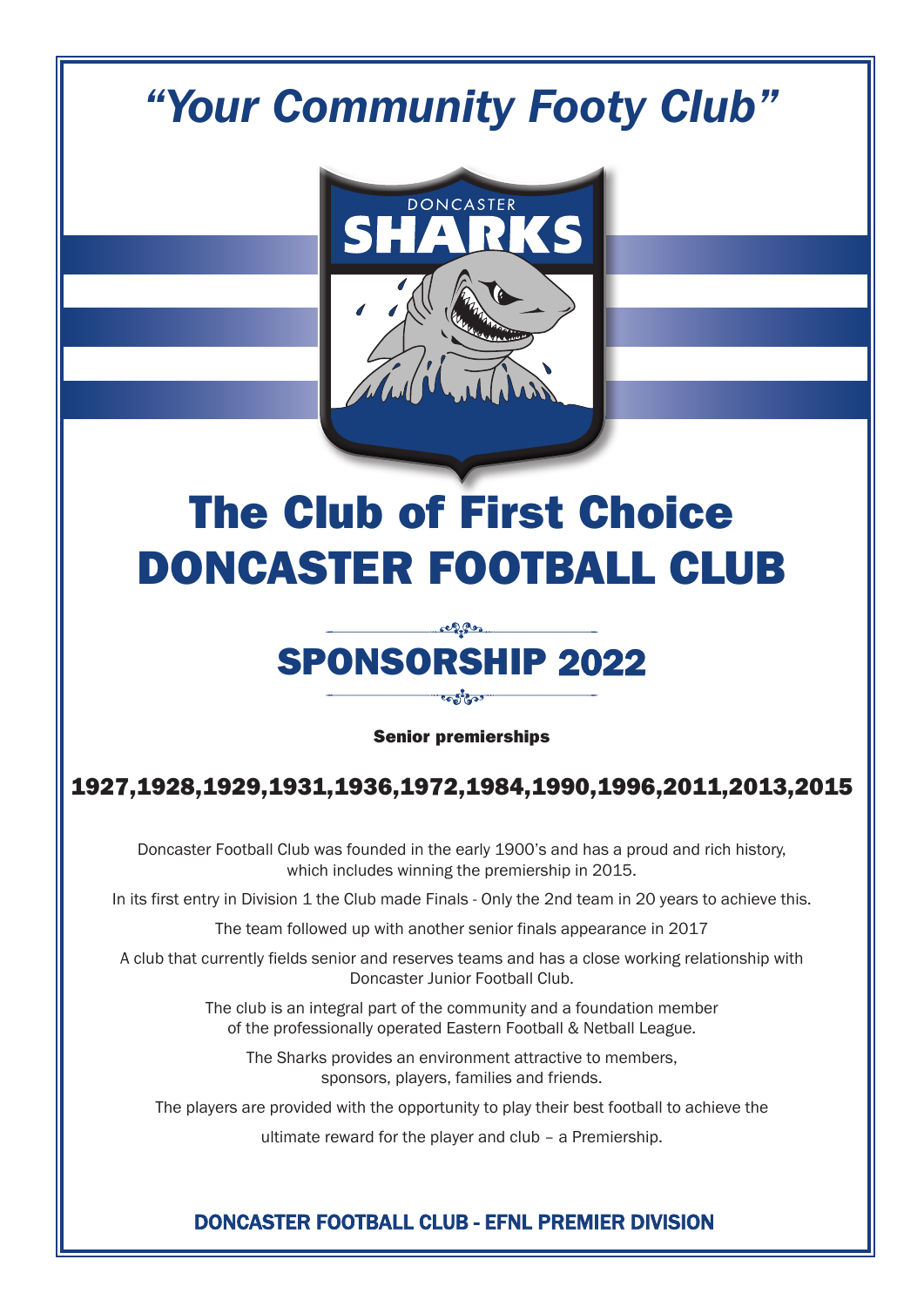

## The Whale Shark Package Major Sponsors Deal

- Jumper sponsorship
- Prominent signage
- Website Home Page advertising



## Tiger Shark Package \$10k plus

- Perimeter Ground signage
- Social Room signage
- Website Home Page Advertising
- Coterie Home Game Lunches
	- Business Lunch Tickets
		- Club Membership
		- Club Apparel

### DONCASTER FOOTBALL CLUB - EFNL PREMIER DIVISION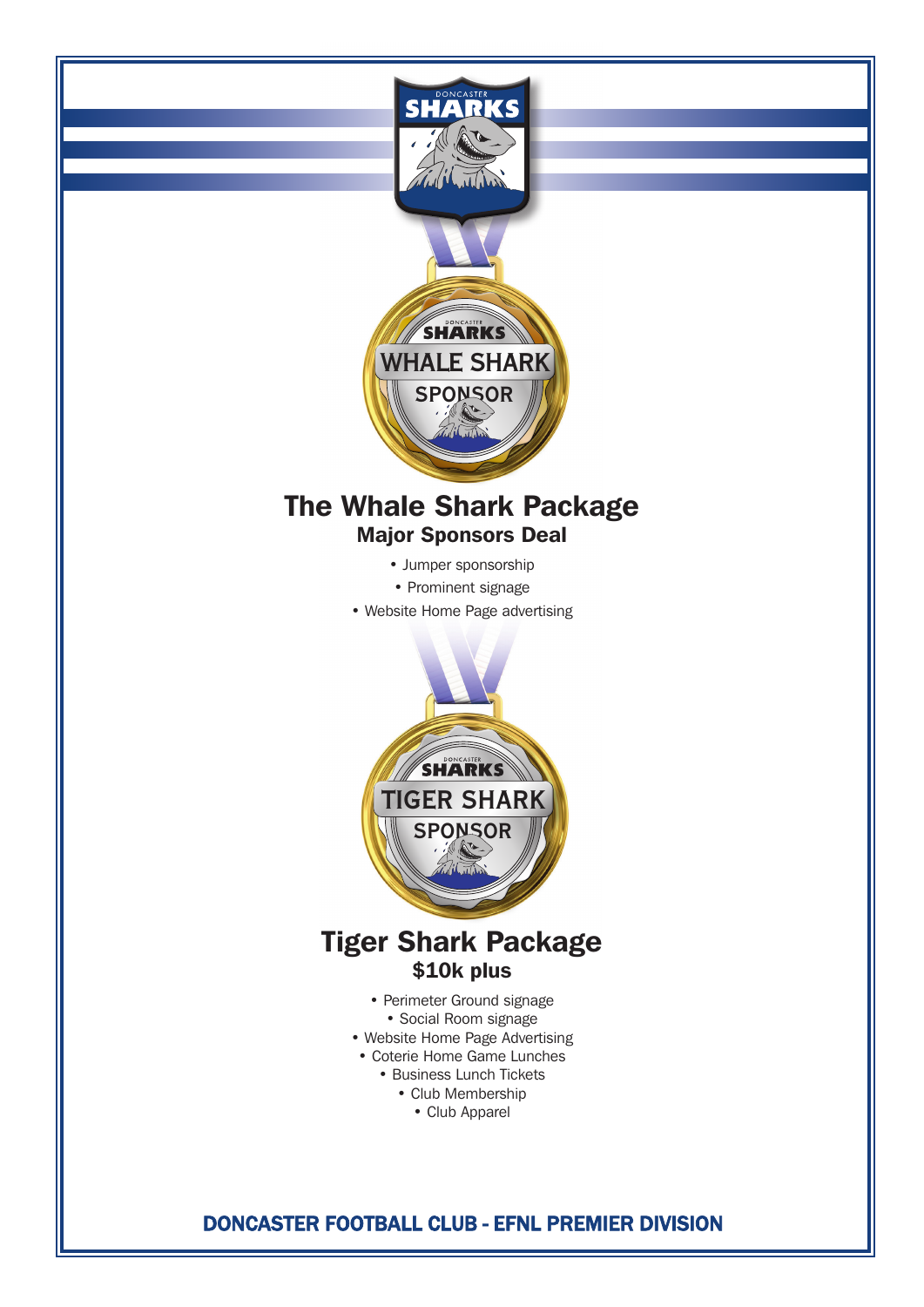